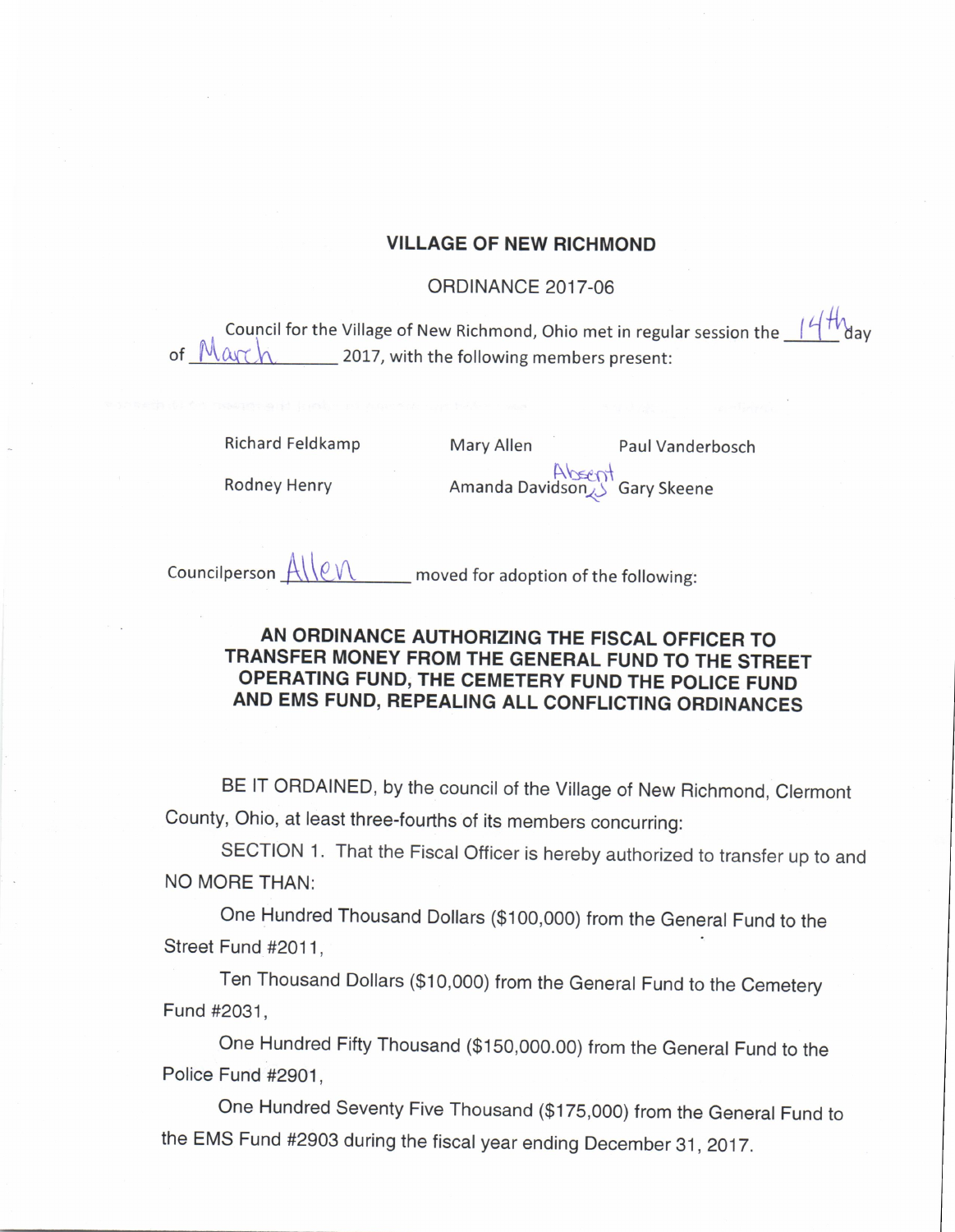SECTION 2. All conflicting ordinances or sections thereof are hereby repealed.

SECTION 3. This ordinance shall take effect and be in force from the earliest date allowed by law.

 $\mathbb{R}$   $\mathbb{R}$   $\mathbb{R}$  seconded the motion to adopt the foregoing Ordinance Councilperson and upon roll call the vote was as follows:

| Richard Feldkamp VCS   |  |
|------------------------|--|
| Mary Allen             |  |
| Paul Vanderbosch Ves   |  |
| Rodney Henry Ves       |  |
| Amanda Davidson_Absent |  |
| Gary Skeene            |  |

First Reading:  $2-14-7$ 

 $2 - 28 - 17$ Second Reading:

Adopted:  $3 - 14 - 17$ 

Kelly Painter, Clerk of Council

mora Carr

Ramona Carr, Mayor